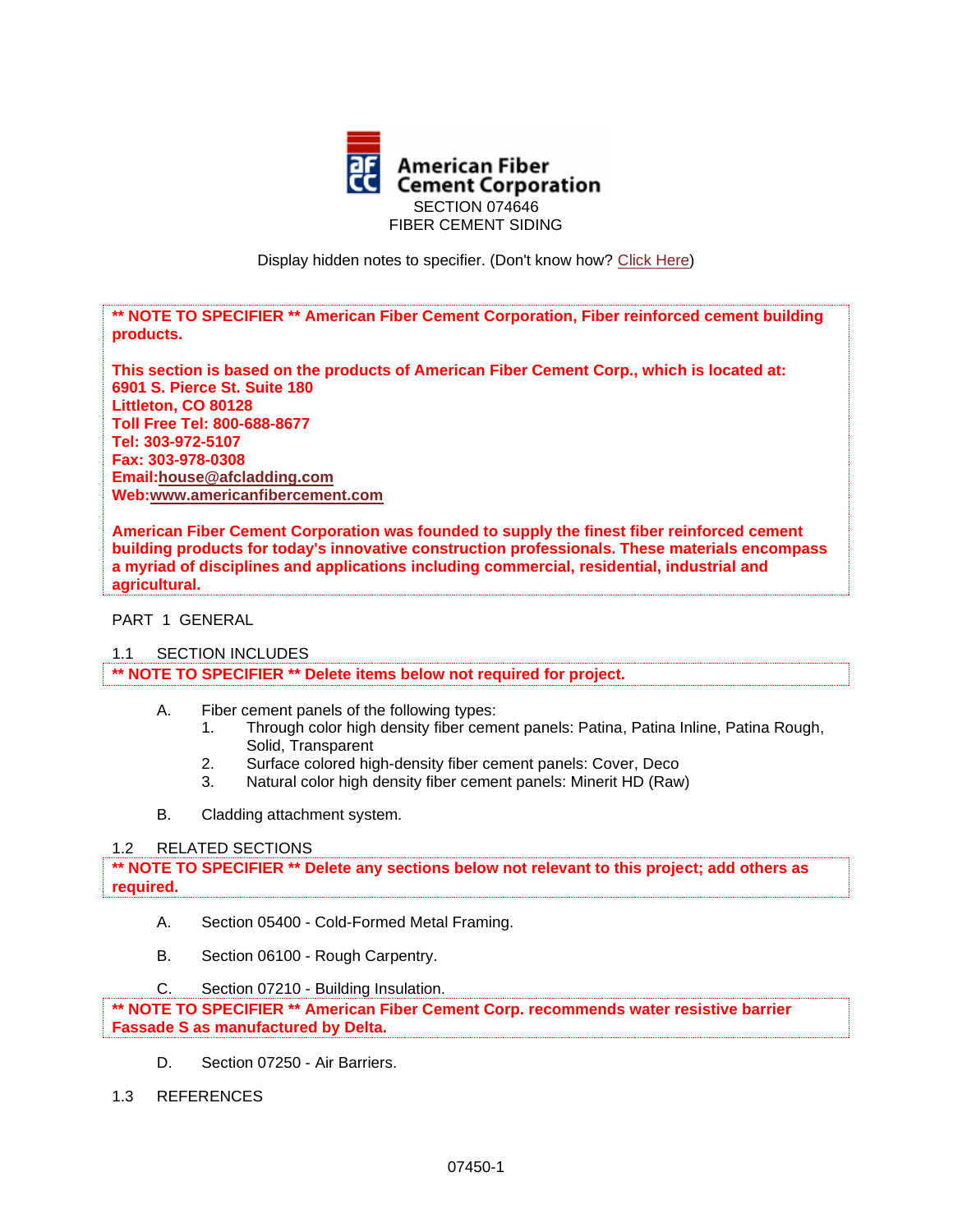**\*\* NOTE TO SPECIFIER \*\* Delete references from the list below that are not actually required by the text of the edited section.**

References are product specific. See specific product in Part 2 to see which testing applies.

- A. ASTM ASTM International:
	- 1. ASTM C1185 Standard Test Methods for Sampling and Testing Non-Asbestos Fiber-Cement Flat Sheet, Roofing and Siding Shingles, and Clapboards.
	- 2. ASTM C1186 Standard Specification for Flat Fiber-Cement Sheets.
	- 3. ASTM E84 Surface Burning Characteristics of Building Materials.
	- 4. ASTM E136 Standard Test Method for Behavior of Materials in a Vertical Tube Furnace at 750-degree C. Determination of Non-Combustibility.
- B. CEN European Committee for Standardization:
	- 1. EN 12467 Fiber Cement Flat Sheets-Product Specifications and Test Methods.
	- 2. EN 13501 Fire Test to Building Material.
	- 3. EN 20105 Test for Color Fastness.
		- a. Part A02 Grey Scale.
- C. ULC National Standard of Canada
	- 1. CAN/ULC S102 Surface Burning Characteristics of Building Materials and Assemblies
	- 2. CAN/ULC S114 Standard Method of Test for Determination of Non-Combustibility in Building Materials
- D. ICC International Code Council
	- 1. ICC-ES Evaluation Report: ESR-3863 Cembrit Fiber-Cement Façade Panel System
- E. IAPMO The International Association of Plumbing and Mechanical Officials 1. IAPMO-UES Evaluation Report: 553 Cembrit Fiber-Cement Façade Panel System
- F. Materials and Equipment Acceptance (MEA) New York City Department of Buildings Division.
- 1.4 SUBMITTALS
	- A. Submit under provisions of Section 01300 Administrative Requirements.
	- B. Product Data: Manufacturer's data sheets on each product to be used, including:
		- 1. Preparation instructions and recommendations.
		- 2. Storage and handling requirements and recommendations.
		- 3. Installation methods.
	- C. Shop Drawings: Provide detailed drawings of non-standard applications of fiber cement materials which are outside the scope of the standard details and specifications provided by the manufacturer.

**\*\* NOTE TO SPECIFIER \*\* Delete if attachment system not part of this section scope.**

- D. Attachment System Engineered Drawings:
	- 1. Provide engineered design for attachment and back-up framing to support exterior cladding.
	- 2. Provide static calculations verifying sizing of members, attachment devices and fasteners to support the exterior cladding with a safety factor required by Authority Having Jurisdiction (AHJ).
	- 3. Provide Installation drawings and details.

**\*\* NOTE TO SPECIFIER \*\* Delete selection samples if colors have already been selected.**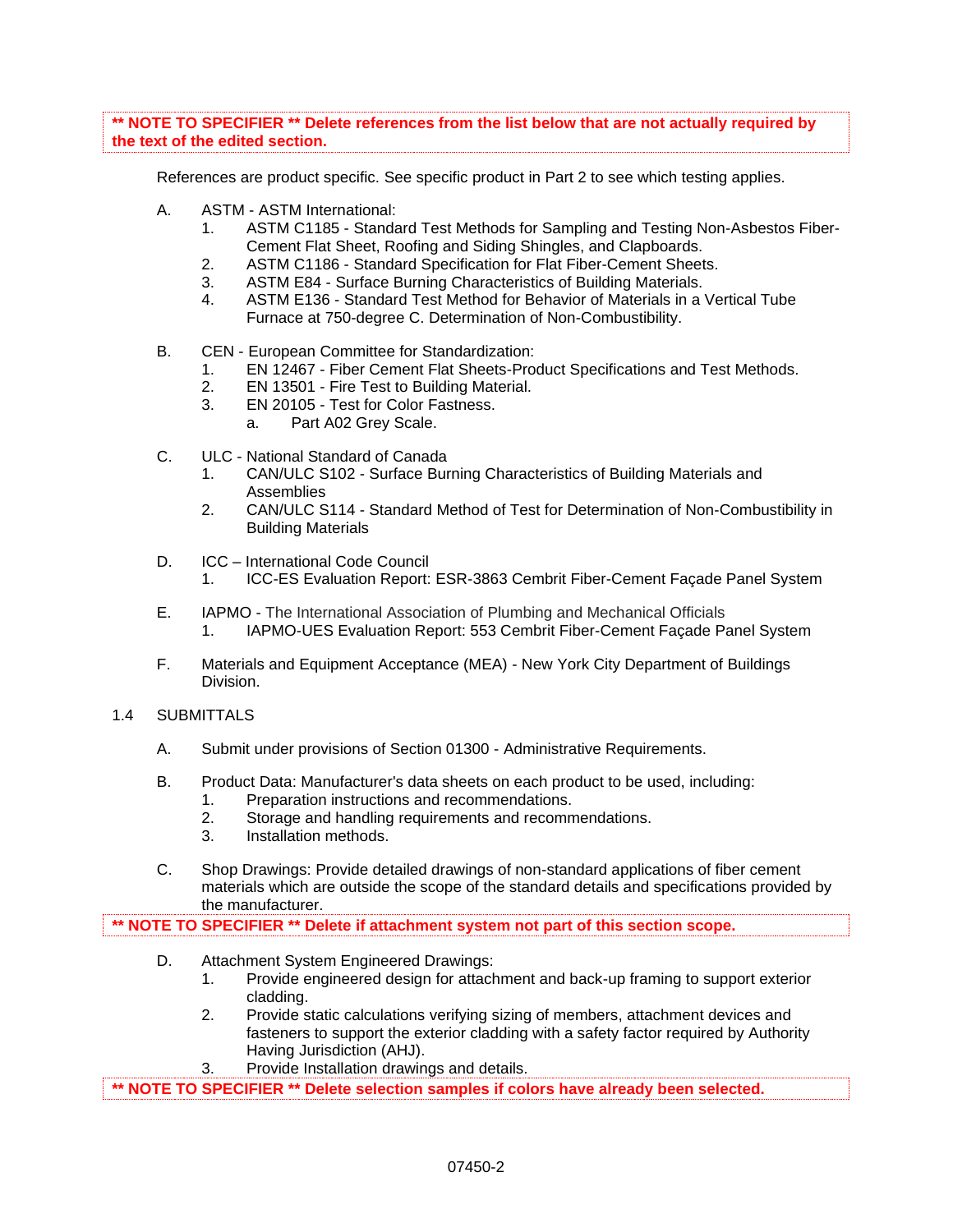- E. Selection Samples: For each finish product specified, two complete sets of color chips representing manufacturer's full range of available colors and patterns.
- F. Verification Samples: For each finish product specified, two samples, minimum size 6 inches (150 mm) square, representing actual product, color, and patterns.

# 1.5 QUALITY ASSURANCE

A. Installer Qualifications: Minimum of 2 years experience with installation of similar products.

B. Color Evaluation: Insignificant change after 3000 hours of QUV test (EN 20105). **\*\* NOTE TO SPECIFIER \*\* Include a mock-up if the project size and/or quality warrant taking such a precaution. The following is one example of how a mock-up on a large project might be specified. When deciding on the extent of the mock-up, consider all the major different types of work on the project.**

- C. Mock-Up: Provide a mock-up for evaluation of surface preparation techniques and application workmanship.
	- 1. Finish areas designated by Architect.
	- 2. Do not proceed with remaining work until workmanship, color, and sheen are approved by Architect.
	- 3. Remodel mock-up area as required to produce acceptable work.

## 1.6 FABRICATION, DELIVERY, STORAGE, AND HANDLING

- A. All cladding materials to be finished and fabricated in the United States with backup inventory in residence in the United States to support job in-progress.
- B. Store products in manufacturer's unopened packaging until ready for installation in accordance with manufacturer's recommended guidelines.
- C. All cladding materials to be fabricated to end use panel sizes with holes drilled in manufacturer's fabrication facility. Shop drawings are to determine panel sizes. Shop drawings through the manufacturer are recommended. If outsourced, manufacturer must be consulted.

## 1.7 PROJECT CONDITIONS

A. Maintain environmental conditions (temperature, humidity, and ventilation) within limits recommended by manufacturer for optimum results. Do not install products under environmental conditions outside manufacturer's recommended limits.

# 1.8 WARRANTY

- A. Warranty: Manufacturer warrants that its products are manufactured in accordance with its applicable material specifications and are free from defects in materials and workmanship.
	- 1. Only products that are installed and used in accordance with applicable manufacturer's instructions and specifications are warranted.
	- 2. The warranty is applicable only to claims made in writing and received by the manufacturer within thirty days after the defect was discovered and within ten years after the date of the shipment of the product by the manufacturer.

### PART 2 PRODUCTS

# 2.1 MANUFACTURER/SUPPLIER

A. Basis of Design: AFC Cladding Fiber Cement Panels by American Fiber Cement Corp.; 6901 S. Pierce St. Suite 180, Littleton, CO 80128. ASD. Toll Free Tel: (800) 688-8677 ext.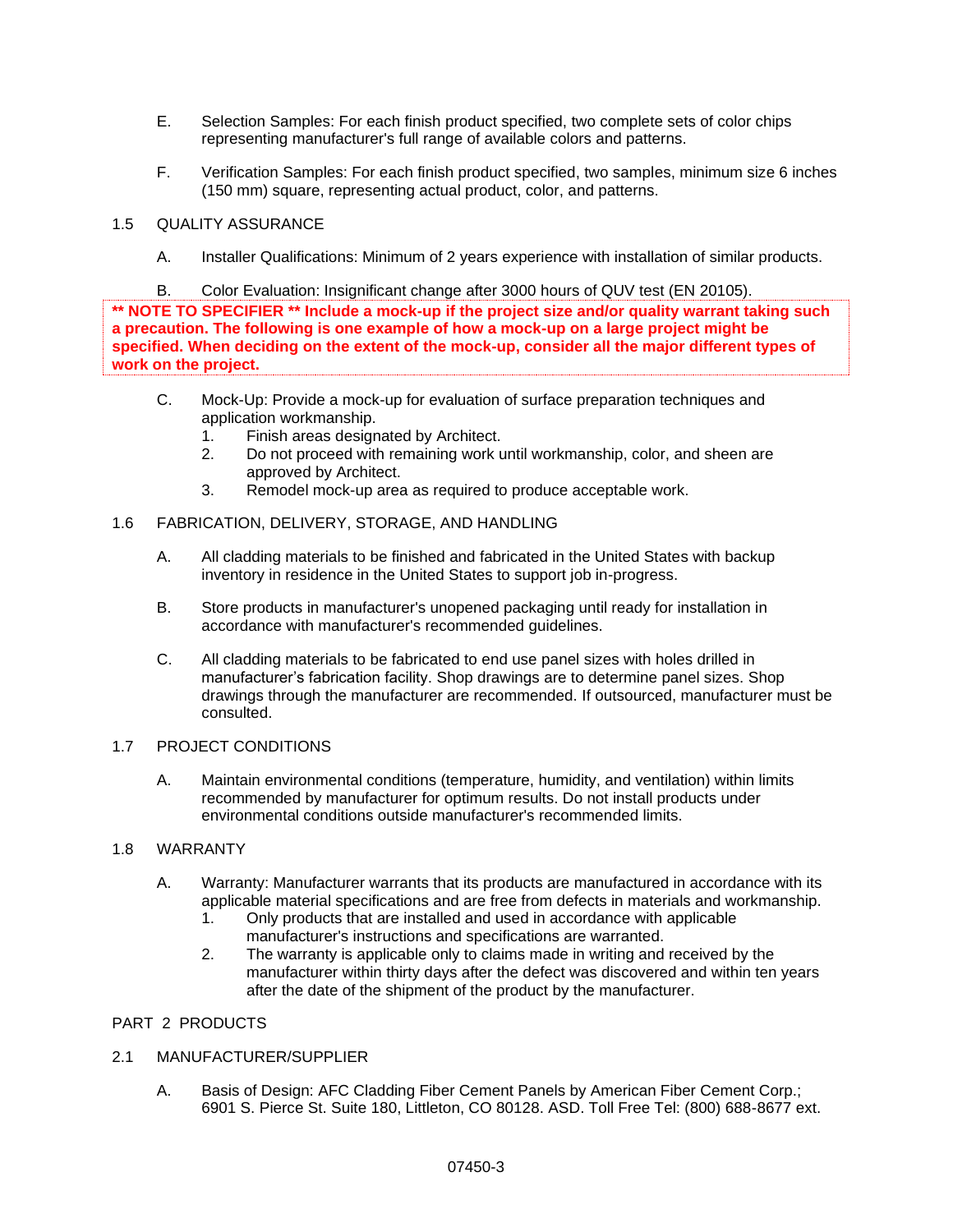102. Tel: (303) 978-1199. Fax: (303) 978-0308. Email: danglada@afccladding.com. Web: http://www.americanfibercement.com.

**\*\* NOTE TO SPECIFIER \*\* Delete one of the following two paragraphs; coordinate with requirements of Division 1 section on product options and substitutions.**

- B. Substitutions: Not permitted.
- C. Requests for substitutions will be considered in accordance with provisions of Section 01600 - Product Requirements.

**\*\* NOTE TO SPECIFIER \*\* Delete if not required.**

# 2.2 THROUGH COLOR HIGH DENSITY FIBER CEMENT PANELS

A. Through Color High Density Fiber Cement Panels:

**\*\* NOTE TO SPECIFIER \*\* Patina is a fully compressed, autoclaved, fiber, cement sheet. The color is through-out the sheet. Natural color differences, possibly accentuated by the orientation of the sheet and the effects of light and moisture, are possible. The sheet becomes a little lighter with aging. The surface of the sheet is characterized by fine sanding lines. Applications include exterior facades, fascias, soffits and interior cladding. Delete if not required.**

1. Product: Patina as manufactured/supplied by American Fiber Cement Corp.

- **\*\* NOTE TO SPECIFIER \*\* Delete application not required.**
	- a. Application: Exterior.
	- b. Application: Interior.
	- c. Thickness: 5/16 inch (8 mm).
	- d. Finish: Through-colored, muted, matte finish with a unique weather-proof treatment which makes it resistant to staining and surface dirt.

## **\*\* NOTE TO SPECIFIER \*\* Delete colors not required.**

- e. Color: P 020 (Granite).
- f. Color: P 050 (Graphite).
- g. Color: P 070 (Flint).
- h. Color: P 222 (Pearl).
- i. Color: P 313 (Tufa).
- j. Color: P 323 (Magma).
- k. Color: P 333 (Adobe).
- l. Color: P 343 (Ruby).
- m. Color: P 545 (Sand).
- n. Color: P 565 (Amber).
- o. Color: P 626 (Emerald).
- p. Physical Characteristics: ASTM C1185/C1186, EN 12467 'Fiber-cement flat sheets'.
	- 1) Density Dry: greater than 1475 kg/m3.
	- 2) Bending strength at with grain: 22 MPa.
	- 3) Bending strength at across grain: 35 MPa.
	- 4) Modulus of elasticity at with grain: greater than 12 GPa.
	- 5) Modulus of elasticity at across grain: greater than 14 GPa.
	- 6) Durability classification (EN 12467): Category A.
	- 7) Strength classification (EN 12467): Class 4.
	- 8) Fire reaction (EN 13501-1): A2-s1-d0.
	- 9) Warm water test: Ok.
	- 10) Soak dry test: Ok.
	- 11) Freeze thaw test: greater than 100 cycles.
	- 12) Thermal conductivity e: 0.37 W/mK.
- q. Fire Testing:
	- 1) ASTM E84
	- 2) ASTM E136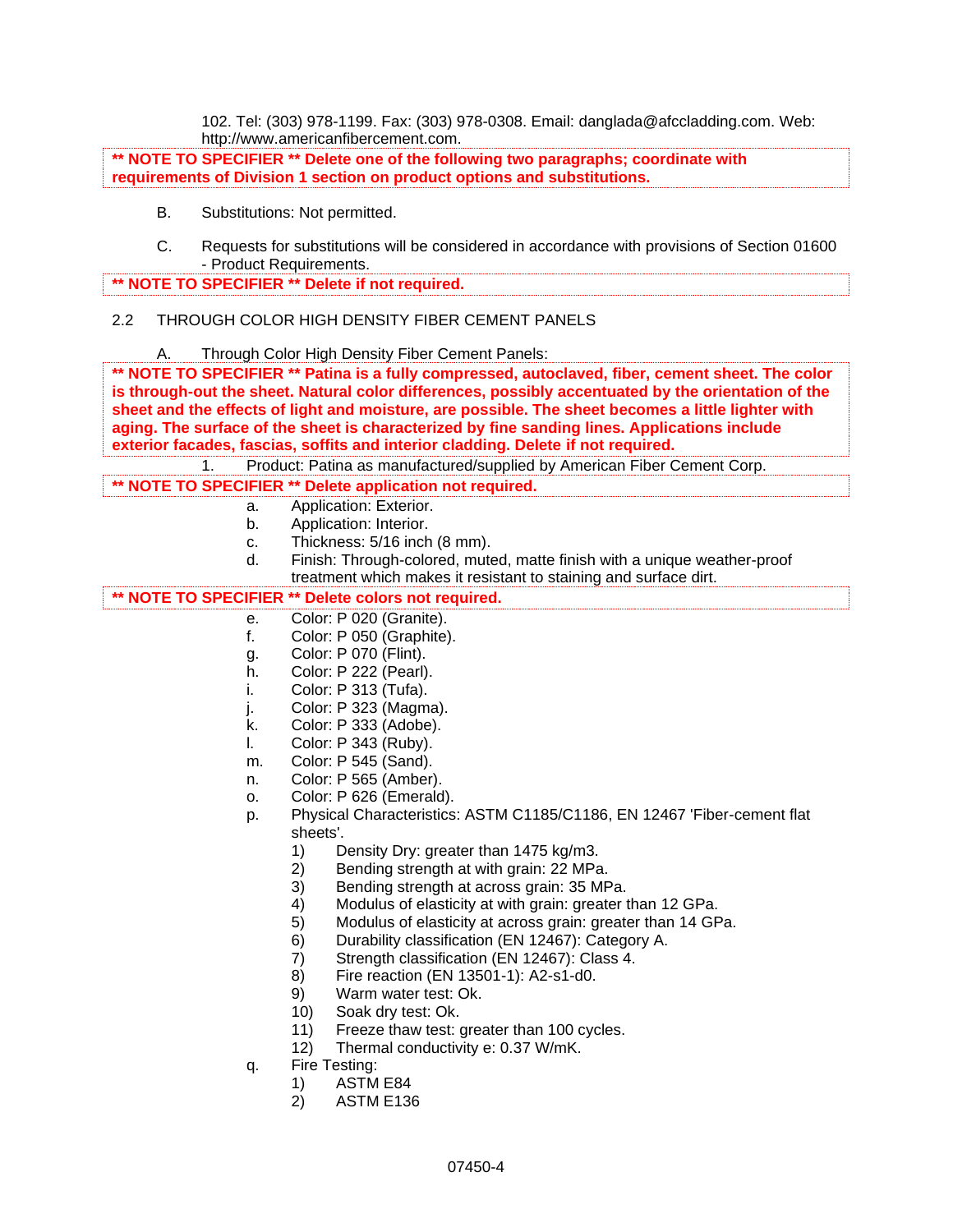- 3) CAN/ULC S102
- 4) CAN/ULC S114
- 5) EN 13501-1
- r. ICC-ES Evaluation Report:
	- 1) ESR-3863 Cembrit Fiber-Cement Façade Panel System

**\*\* NOTE TO SPECIFIER \*\* Patina Rough is a fully compressed, autoclaved, fiber, cement sheet. The color is through-out the sheet. Natural color differences, possibly accentuated by the orientation of the sheet and the effects of light and moisture, are possible. The sheet becomes a little lighter with aging. The surface of the sheet is characterized by its tough textured finish. Applications include exterior facades, fascias, soffits and interior cladding. Delete if not required.**

2. Product: Patina Rough as manufactured/supplied by American Fiber Cement Corp.

**\*\* NOTE TO SPECIFIER \*\* Delete application not required.**

- a. Application: Exterior.
- b. Application: Interior.
- c. Thickness: 5/16 inch (8 mm).
- d. Finish: Through-colored, muted, tough textured finish with a unique weatherproof treatment which makes it resistant to staining and surface dirt.

## **\*\* NOTE TO SPECIFIER \*\* Delete colors not required.**

- e. Color: P 020 (Granite).
- f. Color: P 050 (Graphite).
- g. Color: P 070 (Flint).
- h. Color: P 222 (Pearl).
- i. Color: P 545 (Sand).
- j. Physical Characteristics: ASTM C1185/C1186, EN 12467 'Fiber-cement flat sheets'.
	- 1) Density Dry: greater than 1300 kg/m3.
	- 2) Bending strength at with grain: 25 MPa.
	- 3) Bending strength at across grain: 36 MPa.
	- 4) Modulus of elasticity at with grain: greater than 13 GPa.
	- 5) Modulus of elasticity at across grain: greater than 15 GPa.
	- 6) Durability classification (EN 12467): Category A.
	- 7) Strength classification (EN 12467): Class 4.
	- 8) Fire reaction (EN 13501-1): A2-s1-d0.
	- 9) Warm water test: Ok.
	- 10) Soak dry test: Ok.
	- 11) Freeze thaw test: greater than 100 cycles.
	- 12) Thermal conductivity e: 0.4 W/mK.
- k. Fire Testing:
	- 1) ASTM E84
	- 2) ASTM E136
	- 3) CAN/ULC S102
	- 4) CAN/ULC S114
	- 5) EN 13501-1
- l. ICC-ES Evaluation Report:
	- 1) ESR-3863 Cembrit Fiber-Cement Façade Panel System

**\*\* NOTE TO SPECIFIER \*\* Patina Rough is a fully compressed, autoclaved, fiber, cement sheet. The color is through-out the sheet. Natural color differences, possibly accentuated by the orientation of the sheet and the effects of light and moisture, are possible. The sheet becomes a little lighter with aging. The surface of the sheet is characterized by its linear grooved pattern. Applications include exterior facades, fascias, soffits and interior cladding. Delete if not required.**

3. Product: Patina Inline as manufactured/supplied by American Fiber Cement Corp. **\*\* NOTE TO SPECIFIER \*\* Delete application not required.**

a. Application: Exterior.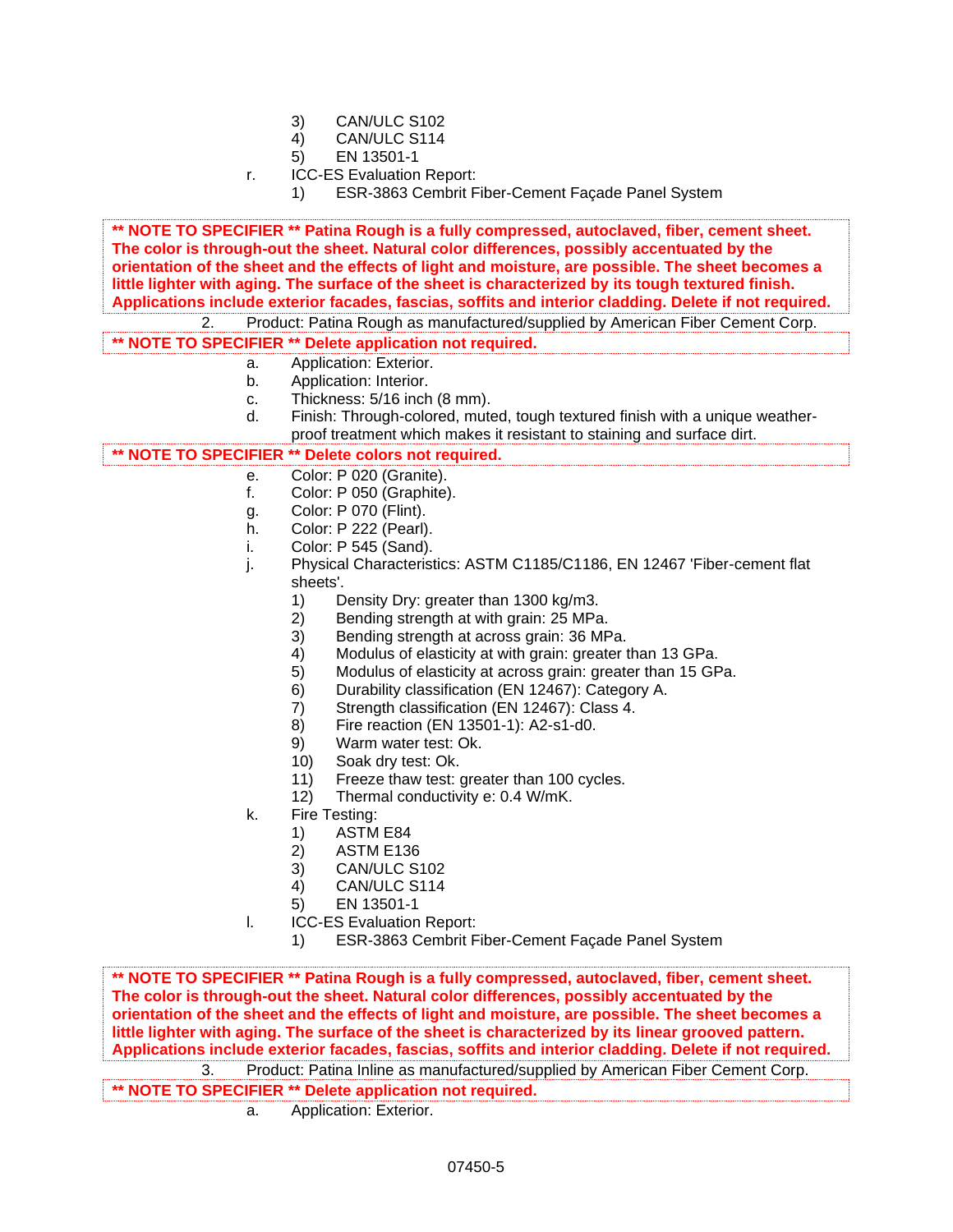- b. Application: Interior.
- c. Thickness: 3/8 inch (9.5 mm).
- d. Finish: Through-colored, muted, matte finish with milled linear grooves and a unique weather-proof treatment which makes it resistant to staining and surface dirt.

## **\*\* NOTE TO SPECIFIER \*\* Delete colors not required.**

- e. Color: P 020 (Granite).
- f. Color: P 050 (Graphite).
- g. Color: P 070 (Flint).
- h. Color: P 222 (Pearl).
- i. Color: P 545 (Sand).
- j. Physical Characteristics: ASTM C1185/C1186, EN 12467 'Fiber-cement flat sheets'.
	- 1) Density Dry: greater than 1300 kg/m3.<br>2) Bending strength at with grain: 26 MPa
	- 2) Bending strength at with grain: 26 MPa.<br>3) Bending strength at across grain: 37 MF
	- Bending strength at across grain: 37 MPa.
	- 4) Modulus of elasticity at with grain: greater than 17 GPa.
	- 5) Modulus of elasticity at across grain: greater than 17 GPa.
	- 6) Durability classification (EN 12467): Category A.
	- 7) Strength classification (EN 12467): Class 4.
	- 8) Fire reaction (EN 13501-1): A2-s1-d0.
	- 9) Warm water test: Ok.
	- 10) Soak dry test: Ok.
	- 11) Freeze thaw test: greater than 100 cycles.
	- 12) Thermal conductivity e: 0.4 W/mK.
- k. Fire Testing:
	- 1) ASTM E84
	- 2) ASTM E136
	- 3) CAN/ULC S102
	- 4) CAN/ULC S114
	- 5) EN 13501-1
- l. ICC-ES Evaluation Report:
	- 1) ESR-3863 Cembrit Fiber-Cement Façade Panel System

**\*\* NOTE TO SPECIFIER \*\* Solid is a fully compressed, air-cured, fiber cement sheet that is through-colored and finished with an acrylic coating. Panels installed on projects from the early 1990's still retain their structural integrity and original appearance. Solid (formerly Zenit) has been used in a wide range of building types: public, commercial and residential. Delete if not required.**

4. Product: Solid as manufactured/supplied by American Fiber Cement Corp.

### **\*\* NOTE TO SPECIFIER \*\* Delete application not required.**

- a. Application: Exterior.
- b. Application: Interior.
- c. Thickness: 5/16 inch (8 mm).

| Finish: Through-colored, baseboard fully covered with matching acrylic coating. |
|---------------------------------------------------------------------------------|
|                                                                                 |
|                                                                                 |
|                                                                                 |

**\*\* NOTE TO SPECIFIER \*\* Delete colors not required.**

- e. Color: S 030 (Mercury).
- f. Color: S 070 (Orcus).
- g. Color: S 101 (Pluto).
- h. Color: S 131 (Juno).
- i. Color: S 151 (Pallas).
- j. Color: S 191 (Erebus).
- k. Color: S 212 (Luna).
- l. Color: S 282 (Saturn).
- m. Color: S 334 (Jupiter).
- n. Color: S 353 (Mars).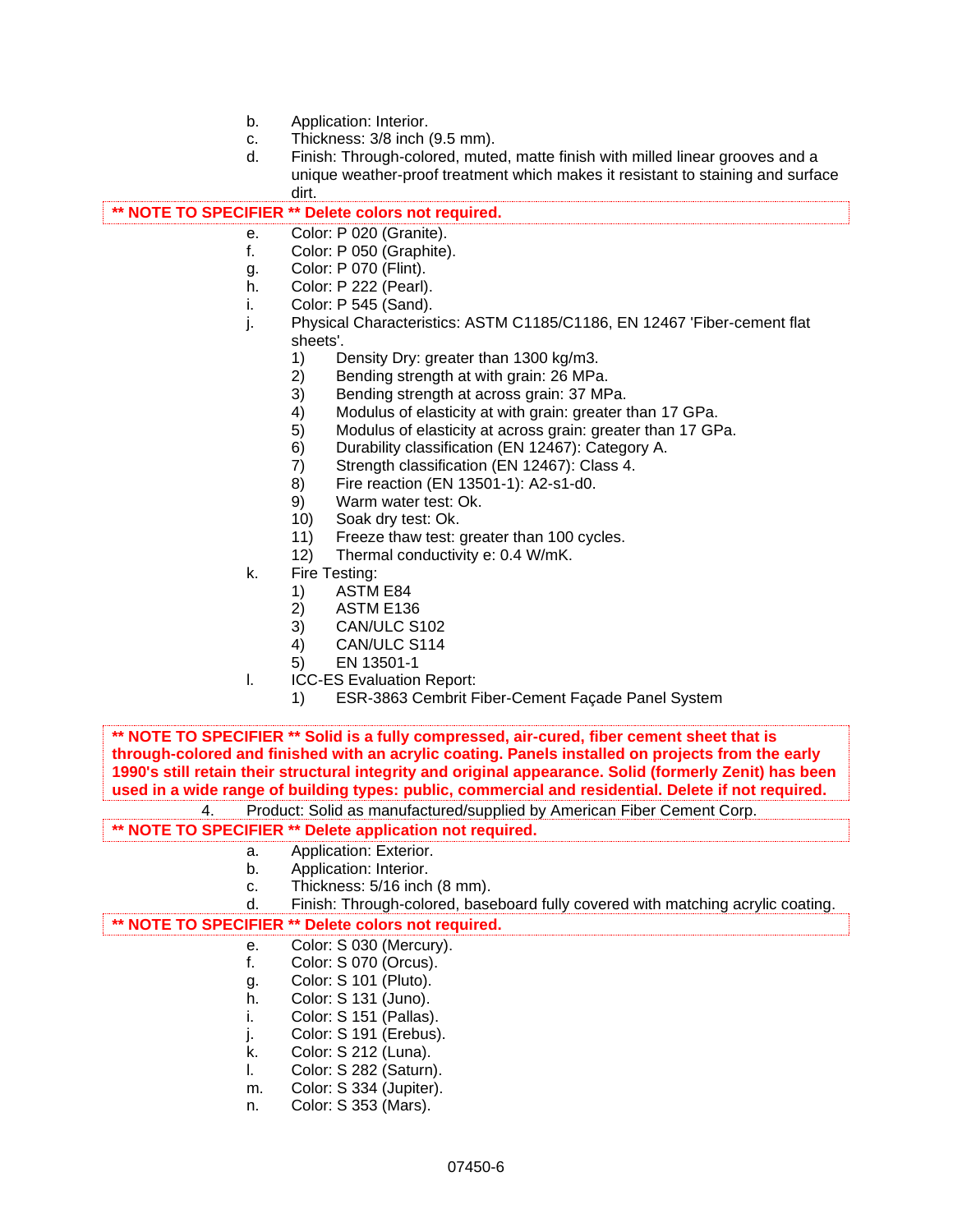- o. Color: S 515 (Venus).
- p. Color: S 525 (Triton).
- q. Color: S 606 (511 Rhea).
- r. Color: S 616 (513 Ceres).
- s. Color: S 656 (505 Terra).
- t. Color: S 676 (516 Castillo).
- u. Color: S 747 (503 Neptune).
- v. Color: S 757 (515 Mimas).
- w. Physical Characteristics: ASTM C1185/C1186, EN 12467 'Fiber-cement flat sheets'.
	- 1) Density Dry: 1770 kg/m<sup>3</sup>.
	- 2) Bending strength at with grain: 39.0 MPa.
	- 3) Bending strength at across grain: 24.8 MPa.
	- 4) Modulus of elasticity at with grain: greater than 16.3 GPa.
	- 5) Modulus of elasticity at across grain: greater than 13.8 GPa.
	- 6) Durability classification (EN 12467): Category A.
	- 7) Strength classification (EN 12467): Class 4.
	- 8) Fire reaction (EN 13501-1): A2-s1-d0.
	- 9) Warm water test: Ok.
	- 10) Soak dry test: Ok.
	- 11) Freeze thaw test: greater than 100 cycles.
	- 12) Thermal conductivity e: 0.5 W/mK.
- x. Fire Testing:
	- 1) ASTM E84
	- 2) ASTM E136
	- 3) CAN/ULC S102
	- 4) CAN/ULC S114
	- 5) EN 13501-1
- y. IAPMO-UES Evaluation Report:
	- 1) UES- 553 Cembrit Fiber-Cement Façade Panel System

**\*\* NOTE TO SPECIFIER \*\* Transparent is a fully compressed, air-cured, fiber cement sheet that is through-colored and finished with a transparent acrylic coating. Panels installed on projects from the early 1990's still retain their structural integrity and original appearance. Transparent (formerly True) has been used in a wide range of building types: public, commercial and residential. Delete if not required.**

5. Product: Transparent as manufactured/supplied by American Fiber Cement Corp. **\*\* NOTE TO SPECIFIER \*\* Delete application not required.**

- a. Application: Exterior.
- b. Application: Interior.
- c. Thickness: 5/16 inch (8 mm).
- d. Finish: Through-colored, fiber cement board with a semi-transparent surface treatment.

### **\*\* NOTE TO SPECIFIER \*\* Delete colors not required.**

- a. Color: T 020 (Mediterranean).
- b. Color: T 030 (Olympus).
- c. Color: T 101 (Arabian).
- d. Color: T 111 (Kilimanjaro).
- e. Color: T 161 (Denali).
- f. Color: T 171 (Etna).
- g. Color: T 242 (Antarctic).
- h. Color: T 252 (Blanc).
- i. Color: T 262 (Sahara).
- j. Color: T 373 (Kalahari).
- k. Color: T 383 (Vesuv).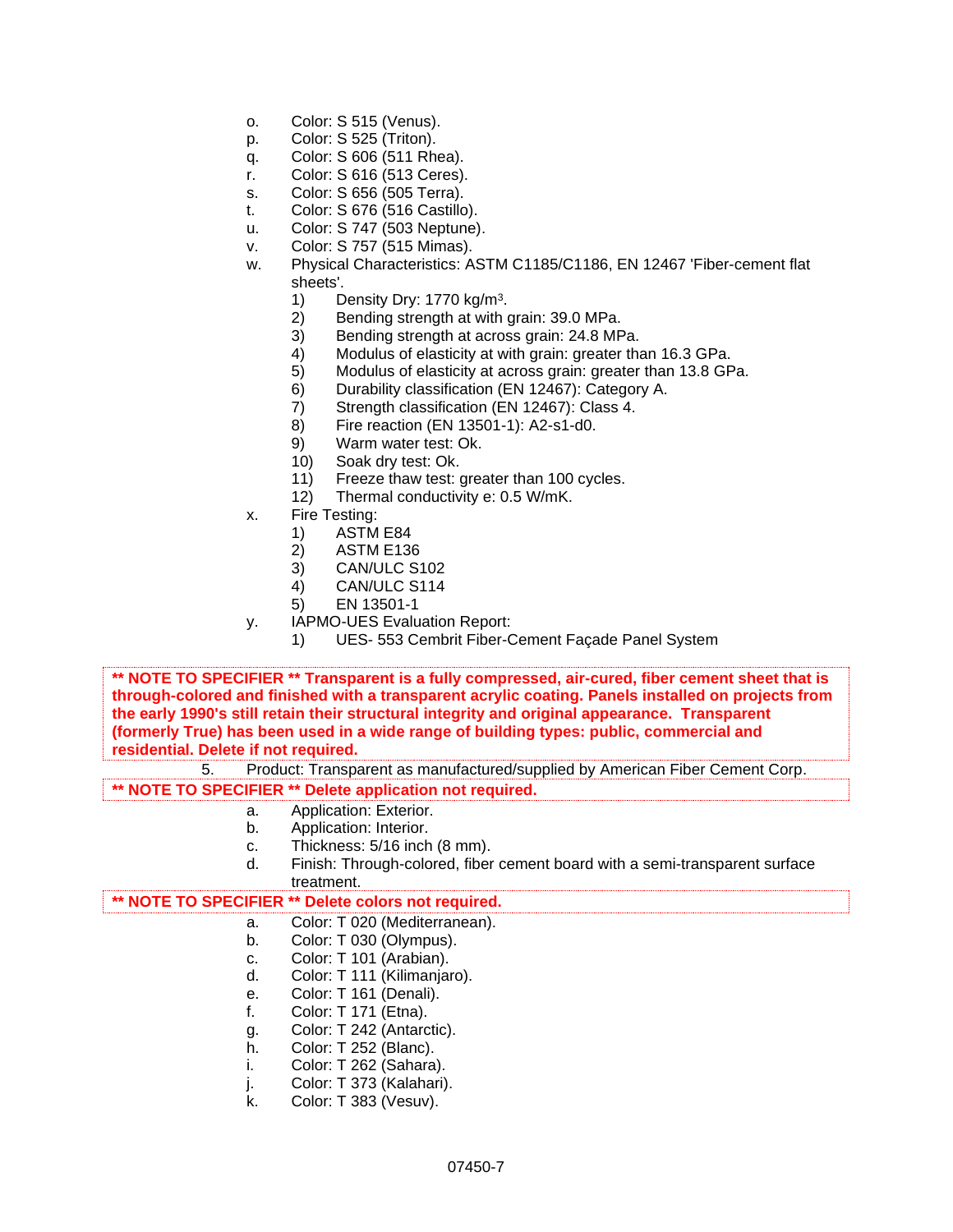- l. Color: T 505 (Mojave).
- m. Color: T 515 (Gobi).
- n. Color: T 626 (Sonoran).
- o. Color: T 737 (Caribbean).
- p. Physical Characteristics: ASTM C1185/C1186, EN 12467 'Fiber-cement flat sheets'.
	- 1) Density Dry: 1770 kg/m<sup>3</sup>.
	- 2) Bending strength at with grain: 39.0 MPa.
	- 3) Bending strength at across grain: 24.8 MPa.<br>4) Modulus of elasticity at with grain: greater tha
	- Modulus of elasticity at with grain: greater than 16.3 GPa.
	- 5) Modulus of elasticity at across grain: greater than 13.8 GPa.
	- 6) Durability classification (EN 12467): Category A.
	- 7) Strength classification (EN 12467): Class 4.
	- 8) Fire reaction (EN 13501-1): A2-s1-d0.
	- 9) Warm water test: Ok.
	- 10) Soak dry test: Ok.
	- 11) Freeze thaw test: greater than 100 cycles.
	- 12) Thermal conductivity e: 0.5 W/mK.
- q. Fire Testing:
	- 1) ASTM E84
	- 2) ASTM E136
	- 3) CAN/ULC S102
	- 4) CAN/ULC S114
	- 5) EN 13501-1
- r. IAPMO-UES Evaluation Report:
	- 1) UES- 553 Cembrit Fiber-Cement Façade Panel System

2.3 SURFACE COLORED AND TEXTURED HIGH DENSITY FIBER CEMENT PANELS **\*\* NOTE TO SPECIFIER \*\* Delete if not required.**

A. Surface Colored and Textured High Density Fiber Cement Panels:

**\*\* NOTE TO SPECIFIER \*\* Cover is a fully compressed, air-cured, gray fiber cement sheet that is finished with an acrylic coating. Panels installed on projects from the early 1990's still retain their structural integrity and original appearance. Delete if not required.**

1. Product: Cover as manufactured/supplied by American Fiber Cement Corp.

**\*\* NOTE TO SPECIFIER \*\* Delete application not required.**

- a. Application: Exterior.
- b. Application: Interior.
- c. Thickness: 5/16 inch (8 mm).
- d. Finish: Classic, natural gray baseboard fully covered with an opaque, waterbased acrylic coating which is resistant to moss, algae, staining and surface dirt.

# **\*\*NOTE TO SPECIFIER\*\* Delete colors not required.**

- e. Color: C 010 (Stockholm).
- f. Color: C 020 (Vilnius).
- g. Color: C 040 (Sofia).
- h. Color: C 050 (Berlin).
- i. Color: C 060 (Helsinki).
- j. Color: C 160 (London).
- k. Color: C 210 (Nuuk).
- l. Color: C 300 (Milan).
- m. Color: C 360 (Copenhagen).
- n. Color: C 380 (Lyon).
- o. Color: C 390 (Istanbul).
- p. Color: C 450 (Amsterdam).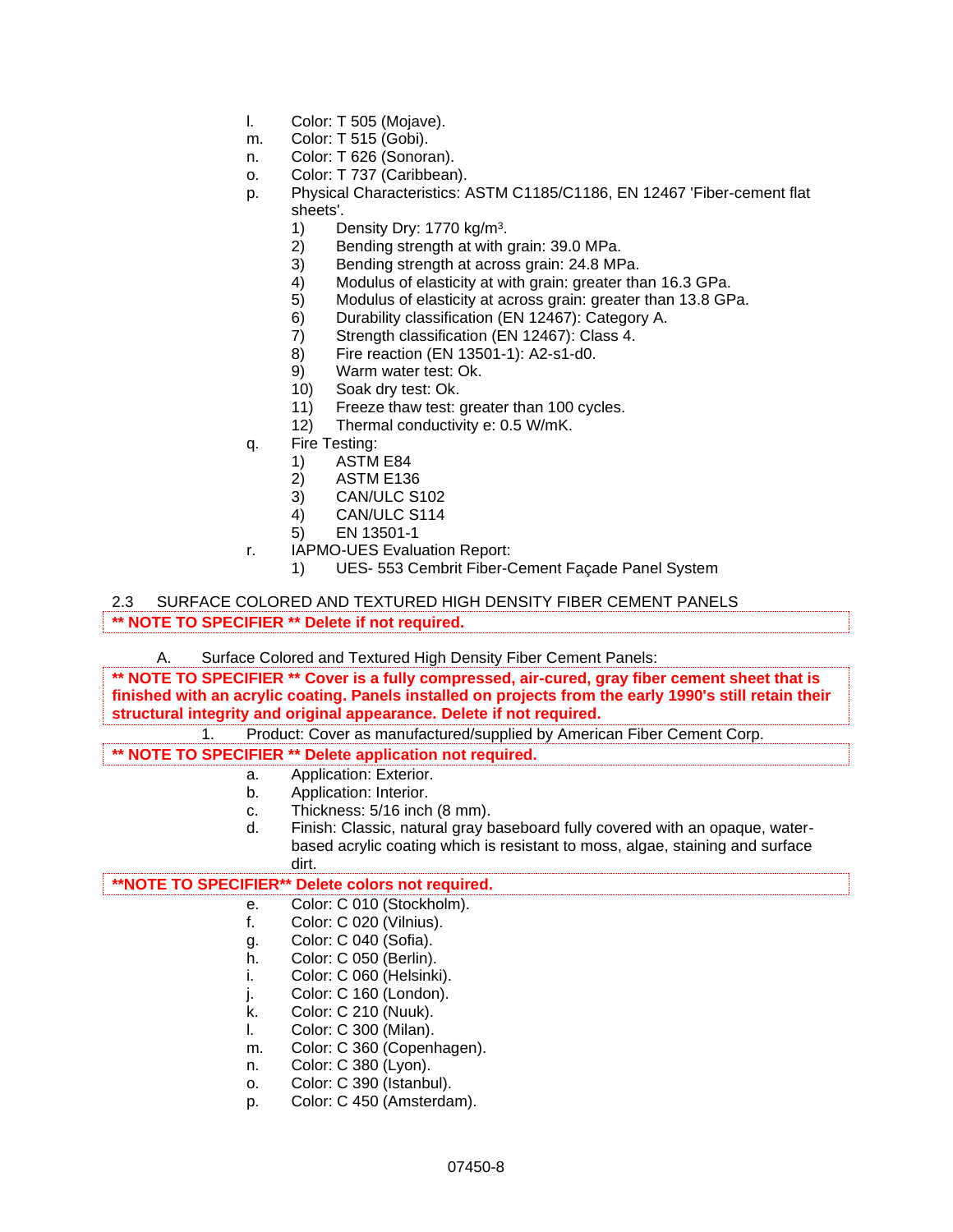- q. Color: C 530 (Rome).
- r. Color: C 540 (Kiev).
- s. Color: C 550 (Athens).
- t. Color: C 560 (Bonn).
- u. Color: C 570 (Barcelona).
- v. Color: C 600 (Prague).
- w. Color: C 610 (Lisbon).
- x. Color: C 630 (Geneva).
- y. Color: C 640 (Hamburg).
- z. Color: C 650 (Madrid).
- aa. Color: C 670 (Dublin).
- bb. Color: C 730 (Oslo).
- cc. Color: C 760 (Naples).
- dd. Color: C 770 (Riga).
- ee. Physical Characteristics: ASTM C1185/C1186, EN 12467 ' Fiber-cement flat sheets'.
	- 1) Density Dry: 1770 kg/m<sup>3</sup>.
	- 2) Bending strength at with grain: 39.0 MPa.
	- 3) Bending strength at across grain: 24.8 MPa.
	- 4) Modulus of elasticity at with grain: greater than 16.3 GPa.
	- 5) Modulus of elasticity at across grain: greater than 13.8 GPa.
	- 6) Durability classification (EN 12467): Category A.
	- 7) Strength classification (EN 12467): Class 4.
	- 8) Fire reaction (EN 13501-1): A2-s1-d0.
	- 9) Warm water test: Ok.
	- 10) Soak dry test: Ok.
	- 11) Freeze thaw test: greater than 100 cycles.
	- 12) Thermal conductivity e: 0.5 W/mK.
- ff. Fire Testing:
	- 1) ASTM E84
	- 2) ASTM E136
	- 3) CAN/ULC S114
	- 4) EN 13501-1
- gg. IAPMO-UES Evaluation Report:
	- 1) UES- 553 Cembrit Fiber-Cement Façade Panel System

**\*\* NOTE TO SPECIFIER \*\* Deco is a fully compressed, autoclaved, fiber, cement sheet with an acrylic paint coating. Sanding lines along the surface of the sheet are visible through the paint creating a smooth yet natural look. Delete if not required. (Maximum panel width is 1170mm (46").**

2. Product: Deco as manufactured/supplied by American Fiber Cement Corp.

# **\*\* NOTE TO SPECIFIER \*\* Delete application not required.**

- a. Application: Exterior.
- b. Application: Interior.
- c. Thickness: 5/16 inch (8 mm).
- d. Finish: Autoclaved baseboard with sanding grain lines covered by an opaque, water-based acrylic coating which is resistant to moss, algae, staining and surface dirt.

# **\*\*NOTE TO SPECIFIER\*\* Delete colors not required.**

- e. Color: D 030 (Fossil).
- f. Color: D 100 (Charcoal).
- g. Color: D 190 (Carbon).
- h. Color: D 212 (Cirrus).
- i. Color: D 330 (Sienna).
- j. Color: D 350 (Chestnut).
- k. Color: D 555 (Aspen).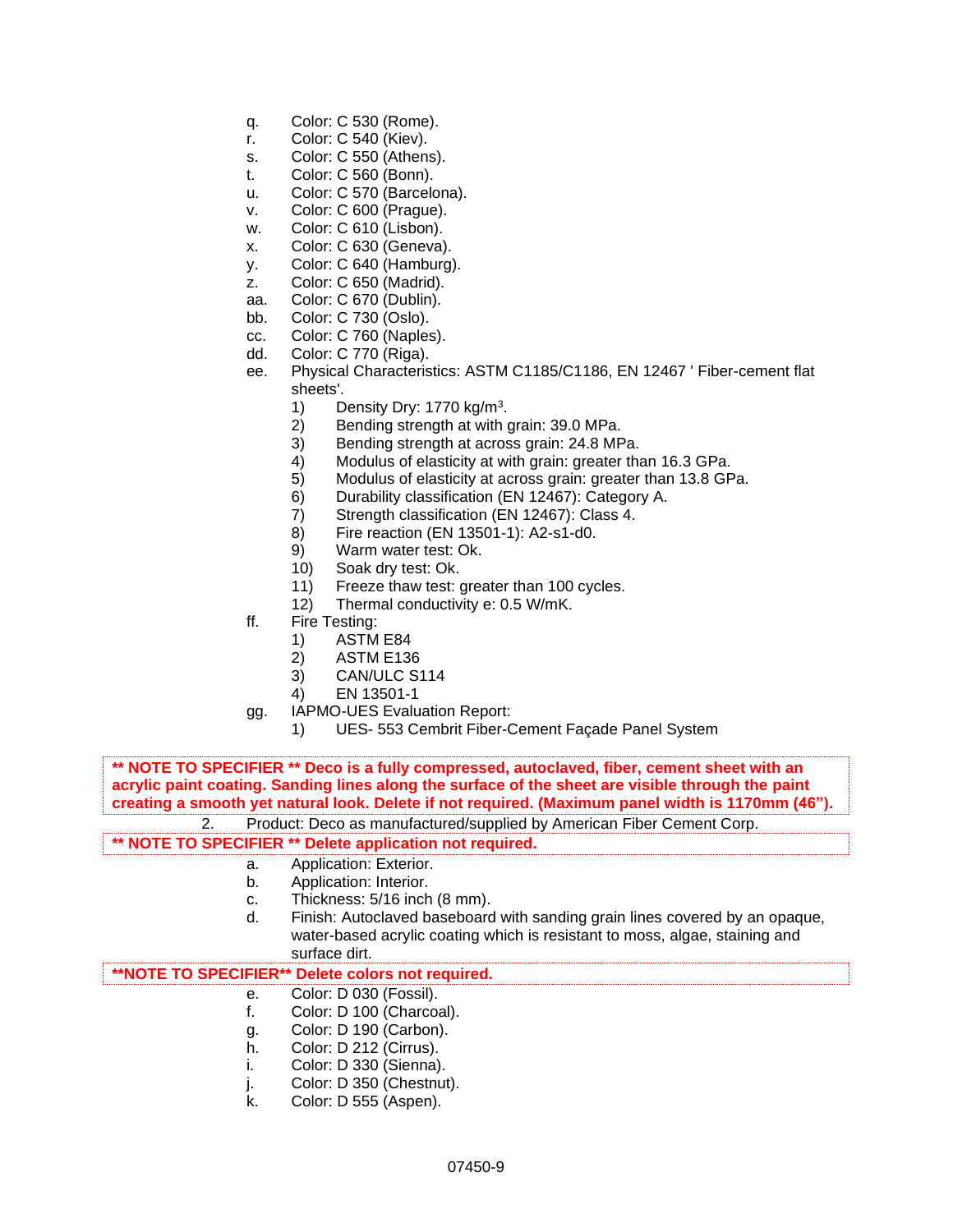- l. Color: D 562 (Wheat).
- m. Color: D 600 (Sage).
- n. Physical Characteristics: EN 12467 ' Fiber-cement flat sheets'.
	- 1) Density Dry: greater than 1250 kg/m<sup>3</sup>.
	- 2) Bending strength at with grain: 25 MPa.
	- 3) Bending strength at across grain: 35 MPa.
	- 4) Modulus of elasticity at with grain: 16 GPa.
	- 5) Modulus of elasticity at across grain: 18 GPa.
	- 6) Durability classification (EN 12467): Category A.
	- 7) Strength classification (EN 12467): Class 4.
	- 8) Fire reaction (EN 13501-1): A2-s1-d0.
	- 9) Warm water test: Ok.
	- 10) Soak dry test: Ok.
	- 11) Freeze thaw test: greater than 100 cycles.
	- 12) Thermal conductivity e: 0.37 W/mK.
- o. Fire Testing:
	- 1) ASTM E84
	- 2) ASTM E136
	- 3) EN 13501-1
- p. ICC-ES Evaluation Report:
	- 1) ESR-3863 Cembrit Fiber-Cement Façade Panel System
- 2.4 ESR-3863 Cembrit Fiber-Cement Façade Panel System NATURAL COLOR HIGH DENSITY FIBER CEMENT PANELS
	- A. Natural Color High Density Fiber Cement Panels:

**\*\* NOTE TO SPECIFIER \*\* High density facade boards are extremely well suited to both new buildings and the renovation of old buildings. Heavy Duty is a safe construction material for facades, balconies and for agricultural construction. The board's smooth, natural gray and evenquality surface allows effective staining or painting if desired. When being installed in an exterior rainscreen application, surface treatment is required, but in all other applications, surface treatment is optional.** 

1. Product: Minerit HD (Raw) as manufactured/supplied by American Fiber Cement Corp.

### **\*\* NOTE TO SPECIFIER \*\* Delete application not required.**

- a. Application: Exterior.
- b. Application: Interior.

**\*\* NOTE TO SPECIFIER \*\* Delete two of the next three paragraphs.**

# 2. Finish: Field painted per exterior finish schedule.

3. Finish: Raw.

# **\*\* NOTE TO SPECIFIER \*\* Delete thicknesses not required.**

- 4. Thickness: 5/32 inch (4 mm). For interior applications only.
- 5. Thickness: 1/4 inch (6 mm). For interior applications only. Requires minimum order.
- 6. Thickness: 5/16 inch (8 mm).
- 7. Thickness: 3/8 inch (10 mm).
- 8. Physical Characteristics: Properties based on 5/16 inch (8 mm) material. ASTM C1185/ ASTM C1186, EN12467 12467 'Fiber-cement flat sheets'.
	- a. Density Dry:  $1800 \text{ kg/m}^3$ .
	- b. Bending strength at with grain: 26.0 MPa.
	- c. Bending strength at across grain: 22.0 MPa.
	- d. Modulus of elasticity at with grain: 21.0 GPa.
	- e. Modulus of elasticity at across grain: 20.0 GPa.
	- f. Water Absorption: 12%.
	- g. Thermal Conductivity: 0.48 W/mK.
	- h. Coefficient of Thermal Expansion: 0.008 mm/m°C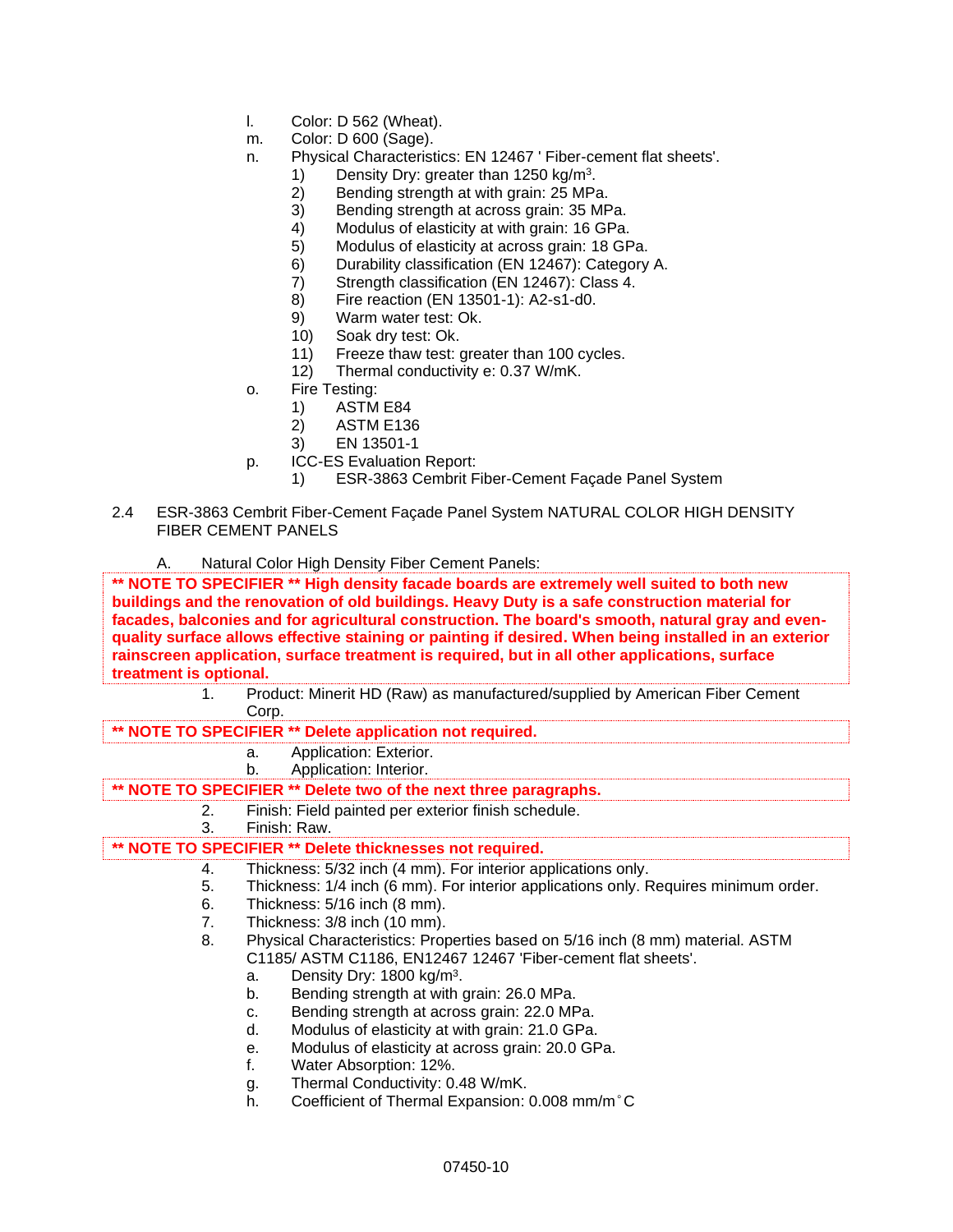- i. Moisture Movement: 3 mm/m
- j. Surface Burning Characteristics, Class I.
- k. Flame spread 0.
- l. Smoke developed < 10.
- m. Continuous Maximum Temperature: 105°C.
- n. Fire Testing:
	- 1) ASTM E84
	- 2) ASTM E136
	- 3) CAN/ULC S102
	- 4) CAN/ULC S114
	- 5) EN 13501-1

```
** NOTE TO SPECIFIER ** Delete if not required.
```
### 2.5 MISCELLANEOUS CLADDING MATERlALS **\*\* NOTE TO SPECIFIER \*\* Delete miscellaneous cladding materials not required.**

- A. Building Wrap: AFCC Building Wrap complying with local codes for product and installation requirements.
- B. Aluminum Joint Closures and Decorative Corner Profiles: Manufacturer's standard products as detailed. Maximum thickness of finishing profile to be 0.8 mm or 21-gauge.

## 2.6 ATTACHMENT SYSTEMS

- A. Attachment System, Steel Supporting Members:
	- 1. Product: "Hat" or "Z" profiles supplied by others.
		- a. Material: Steel, minimum 16-gauge, minimum G90 coating.
	- 2. UV Protective Membrane: As supplied by American Fiber Cement Corp.
		- a. For open joint ventilated rain screen systems.

# **\*\* NOTE TO SPECIFIER \*\* Delete if not required.**

- B. Attachment System, Aluminum Supporting Members:
	- 1. Product: "Hat" or "Z" profiles supplied by others.
		- a. Material: Aluminum min. 2mm thickness.
	- 2. UV Protective Membrane: As supplied by American Fiber Cement Corp. a. For open joint ventilated rain screen systems.

# **\*\* NOTE TO SPECIFIER \*\* Delete if not required.**

- C. Attachment System, Wood Supporting Members:
	- 1. Product: Wood profiles supplied by others.
		- a. Material: Pressure treated wood.
	- 2. UV Protective Membrane: As supplied by American Fiber Cement Corp.
		- a. For open joint ventilated rain screen systems.

# **\*\* NOTE TO SPECIFIER \*\* Delete if not required.**

- D. Attachment System, XKELEX Z19:
	- 1. Product: Perforated Horizontal Aluminum profiles supplied by AFCC.
		- a. Material: 6063-T5
		- b. Finish: Black Powder Coat or Mill Finish
	- 2. UV Protective Membrane: As supplied by American Fiber Cement Corp. a. For open joint ventilated rain screen systems.

| - 2.7 | FIXING ACCESSORIES FOR ATTACHMENT SYSTEMS                      |  |
|-------|----------------------------------------------------------------|--|
|       | <b>** NOTE TO SPECIFIER ** Delete paragraphs not required.</b> |  |

A. Rivets: Stainless steel Astro rivets (for use with metal supporting members).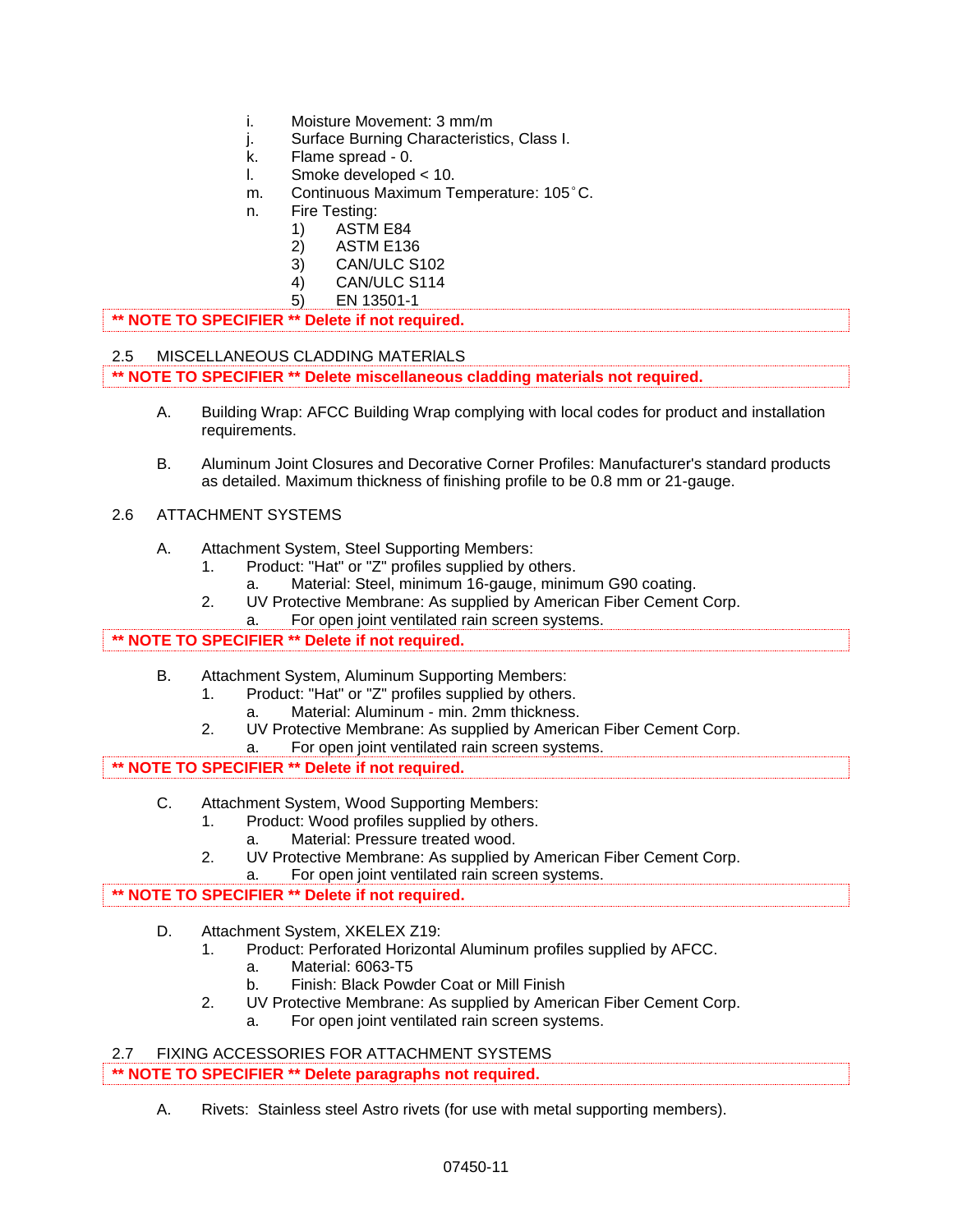- 1. As supplied by American Fiber Cement Corp.
- B. Rivets: Color-matched stainless-steel Astro rivets (for use with metal supporting members). 1. As supplied by American Fiber Cement Corp.
- C. Screws: Stainless steel screws (for use with wood supporting members). 1. As supplied by American Fiber Cement Corp.
- D. Screws: Color-matched stainless-steel screws (for use with wood supporting members). 1. As supplied by American Fiber Cement Corp.

**\*\* NOTE TO SPECIFIER \*\* American Fiber Cement Corp. recommends epoxy adhesive system Dynamic Bond as manufactured by Dynamic Bonding Systems. Dynamic Bond is used for concealed fastening. Dynamic Bond is a fast curing, permanently elastic one component adhesive/sealant based on MS-hybrid-polymers. Dynamic Bond is moisture curing, neutral polymerization, odorless, and has excellent adhesive power. Dynamic Bond is suitable for all attachment systems. Delete if not required.**

- E. Concealed Attachment, Epoxy Adhesive System: For concealed fastening of exterior cladding panels on ventilated rain screen constructions.
	- 1. Product: Dynamic Bond as manufactured by Dynamic Bonding Systems and supplied by American Fiber Cement Corporation.
		- a. Material: Structural adhesive and sealant based on MS-hybrid-polymer.
		- b. Physical Characteristics:
			- 1) Density: 1.54 g/cm3.
			- 2) Tensile strength: 2.3 N/mm2.
			- 3) Shear strength: 2.1 N/mm2.
			- 4) Fire reaction (EN 13501-1): B-s1-d0.

**\*\* NOTE TO SPECIFIER \*\* Delete accessories not required.**

- 2. Accessories:
	- a. Dynamic Clean: For use in conjunction with Dynamic Bond.
	- b. Dynamic Tape: For use in conjunction with Dynamic Bond.
	- c. Dynamic Protect: For impregnation of wood surfaces.
	- d. Dynamic SI Epoxy: For impregnation of porous (fiber) cement panels.

### PART 3 EXECUTION

- 3.1 EXAMINATION
	- A. Do not begin installation until substrates have been properly prepared.
	- B. If substrate preparation is the responsibility of another installer, notify Architect of unsatisfactory preparation before proceeding.

# 3.2 PREPARATION

- A. Clean surfaces thoroughly prior to installation.
- B. Prepare surfaces using the methods recommended by the manufacturer for achieving the best result for the substrate under the project conditions.

# 3.3 INSTALLATION

A. Install in accordance with manufacturer's instructions and approved submittals. **\*\* NOTE TO SPECIFIER \*\* Delete if exterior board application not required.**

B. For exterior applications, comply with local codes and structural engineer's fastening calculations along with manufacturer's recommendations for fastener spacing.